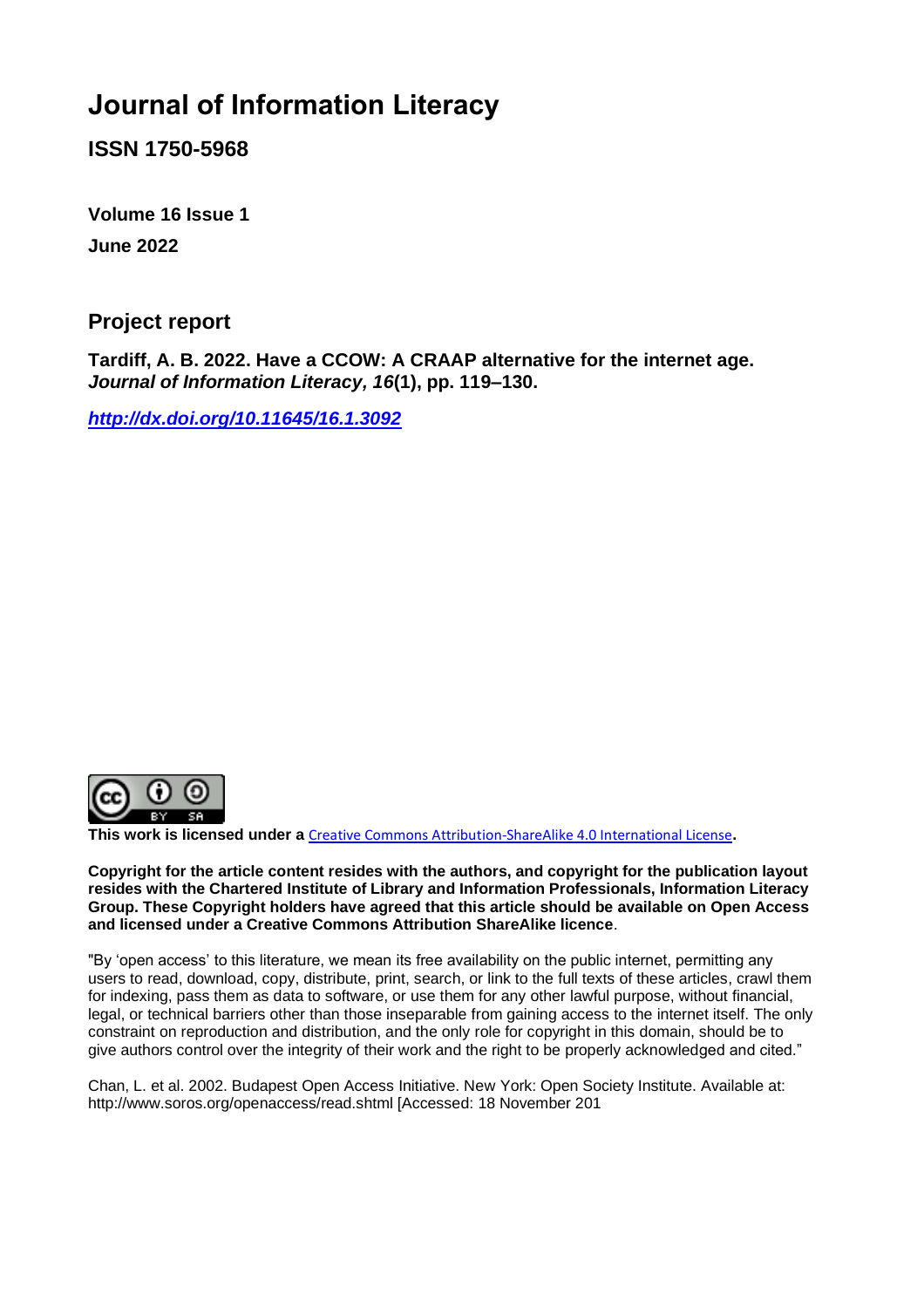# **Have a CCOW: A CRAAP alternative for the internet age**

**Anthony Bernard Tardiff, Instruction and First Year Engagement Librarian, Gonzaga University. Email: [tardiff@gonzaga.edu.](mailto:tardiff@gonzaga.edu) Twitter: [@AnthonyTardiff.](https://twitter.com/anthonytardiff) ORCID: [0000-0002-7563-7749](https://orcid.org/0000-0002-7563-7749)**

## **Abstract**

The CRAAP Test is a popular tool for teaching students to evaluate information. Its simplicity and ease of understanding make it suitable for teaching in the limited time of a typical one-shot library instruction session. However, it has recently come under criticism for being unequal to the internet age. Critics hold that students treat the CRAAP criteria as a checklist, rarely leaving the source under evaluation to gather more information to aid their assessment, an activity crucial for internet factchecking. This paper details a new set of evaluation criteria that seeks to retain the convenient conceptual packaging of CRAAP while encouraging an investigative mindset. Students are asked to actively investigate the Credentials, Claims, and Objectives behind the information they are evaluating. A fourth criterion, Worldview, prompts metacognition and builds the self-awareness critical to making good judgements about information. This paper explores the CCOW criteria and details a flipped, online guide and exercise which has been successfully used to teach information literacy (IL) to college students in their first year of study using CCOW.

# **Keywords**

critical thinking; evaluating sources; flipped instruction; information literacy; internet search skills; metacognition; one-shot; US

## **1. Introduction**

The CRAAP Test has been a staple of information literacy (IL) instruction since its introduction in 2004. Created by Sarah Blakeslee (2004) at California State University, Chico, the CRAAP Test offers an easy-to-remember acronym for five criteria for evaluating information: *currency*, *relevance*, *authority*, *accuracy*, and *purpose*. Not only is this acronym memorable for students, it also provides a convenient package for IL concepts which makes it suitable for teaching in diverse contexts and to learners at many different levels. The CRAAP Test is a common feature of library research guides, and has been taught to student groups ranging from middle school to first year of college to postgraduate studies. It has been packaged into one-shots, expanded into multiple sessions, and used as a foundation for full credit information literacy courses.

Recently, the CRAAP Test has come under criticism for being 'no match for the internet' (Supiano, 2019). This article explores the objections to the CRAAP Test and presents an alternative set of evaluative criteria and a method of teaching it which attempts to answer the criticisms of the CRAAP Test while preserving its advantages.

# **2. Criticisms of CRAAP**

Today's students are no more adept at reliably navigating the online world than previous generations for whom the internet was new — perhaps even less so. A 2016 study by the Stanford History Education Group examined the evaluation habits of middle school, high school,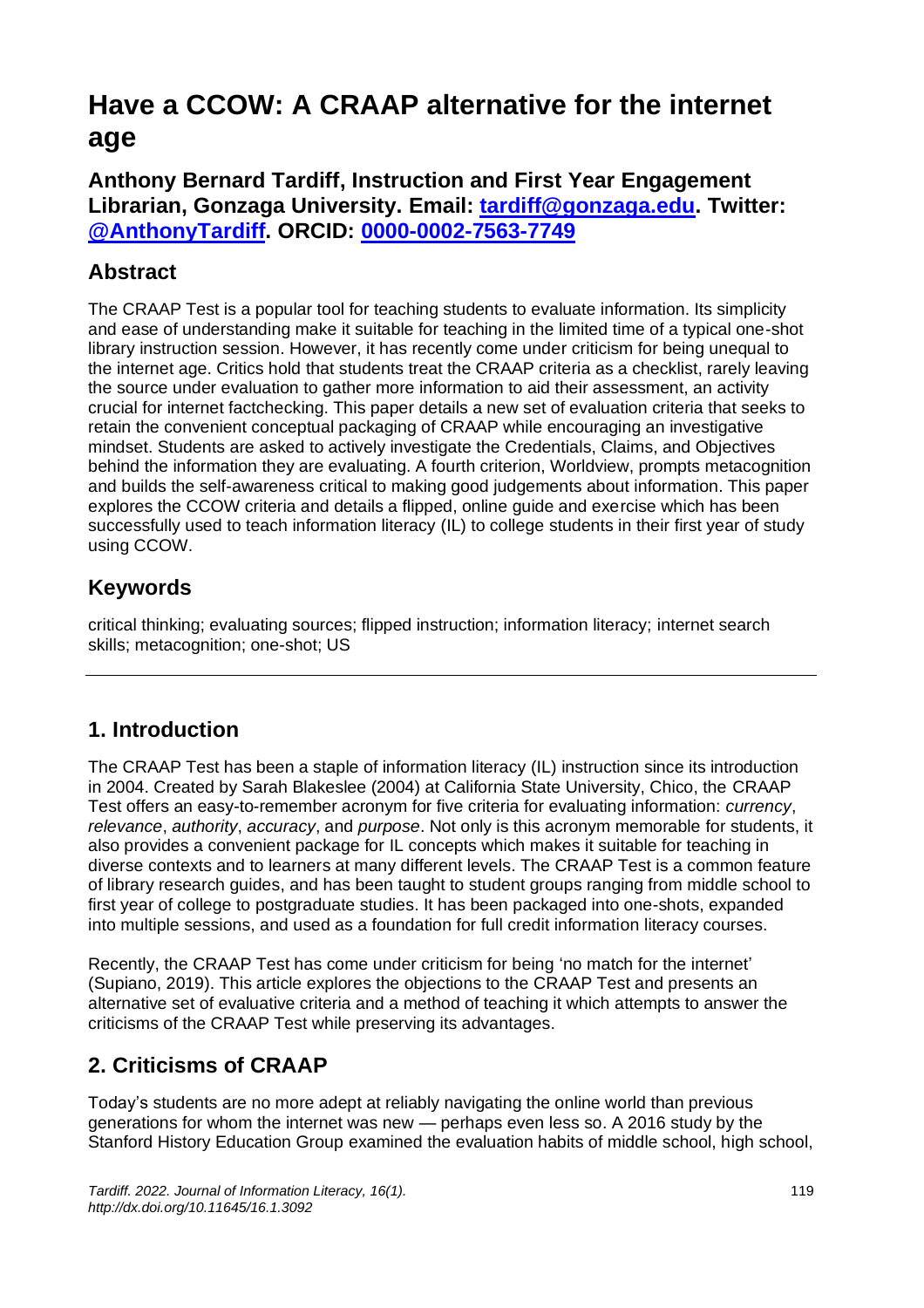and college students. The results were not inspiring. Whether the information under consideration was a social media post, a photograph, or an article, students rarely left the source to investigate it by, for instance, looking up the organization behind the information and evaluating its purpose or bias. The authors noted, 'Many assume that because young people are fluent in social media they are equally savvy about what they find there. Our work shows the opposite' (Wineburg et al., 2016, p. 7).

In a second report in 2017, the Stanford History Education Group compared the information evaluation skills of three groups: PhD historians, professional fact checkers, and Stanford University undergraduate students. They reported, 'Historians and students often fell victim to easily manipulated features of websites, such as official-looking logos and domain names. They *read vertically*, staying within a website to evaluate its reliability. In contrast, fact checkers *read laterally,* leaving a site after a quick scan and opening up new browser tabs in order to judge the credibility of the original site. Compared to the other groups, fact checkers arrived at more warranted conclusions in a fraction of the time' (Wineburg & McGrew, 2017, p. 1). The authors compared the fact-checkers' process of gathering outside information and context to help make their decision to "taking bearings" in real-world navigation (p. 13).

The authors note that several states have passed legislation promoting the teaching of IL, but ask, '[W]hat if the problem is not that we're failing to teach media literacy, but that we're teaching the wrong kind?' (Wineburg & McGrew, 2017, p. 44). The CRAAP Test is singled out as an example of the 'wrong kind' of IL instruction: the checklist. The authors hold that 'checklists focus students on a website's most easily manipulated features' (p. 44) and also lock the student into looking only at the site they are evaluating. By contrast:

[Fact]Checkers never consulted a list of questions before initiating a search. The elements emphasized by the checklists—what an organization claims on its "About" page, an .org URL, a physical address and contact information—were taken with a grain of salt. That's because the checklist approach cuts searchers off from the most efficient route to learning more about a site: finding out what the rest of the web has to say. This was the biggest lesson we learned from watching these experts: They evaluated unfamiliar websites by leaving them. For fact checkers, the direct route to credibility was indirect (p. 45).

The CRAAP Test is an adaptation of older checklist methods into a more memorable acronym. The same year that the CRAAP Test was introduced, Marc Meola critiqued the checklist approach, identifying the line of reasoning behind it as 'Librarians evaluate information using a checklist of criteria, and, therefore, should teach undergraduates how to evaluate information by using a checklist' (2004, p. 332). The set of criteria Meola critiques — *authority*, *accuracy*, *objectivity*, *currency*, and *coverage* — was originally used by librarians to evaluate print materials for inclusion in the library collection. Why not, the thinking went, simply adapt that tried-and-true approach to the internet? Meola points out that it is easier to apply a checklist to print materials than to web sources because the location of needed information such as author and publisher has been standardised in print sources (p. 335). Further, the list of questions which tend to be attached to the evaluation criteria and which make up the checklist itself are often less than helpful. As examples, Meola lists a question attached to the *accuracy* criterion which asks if the information is error free but does not explain to the students how to determine this, and also a question about whether the author provided contact information, as if the inclusion of an email address makes the information reliable (p. 336). More broadly, Meola claims that the checklist approach 'can serve to promote a mechanical and algorithmic way of evaluation that is at odds with the higher-level judgment and intuition that we presumably seek to cultivate as part of critical thinking' (p. 337).

It is this last point which is important to one of today's prominent critics of the CRAAP Test, Mike Caulfield. In an interview with *Inside Higher Ed*, Caulfield states, 'There's an overwhelming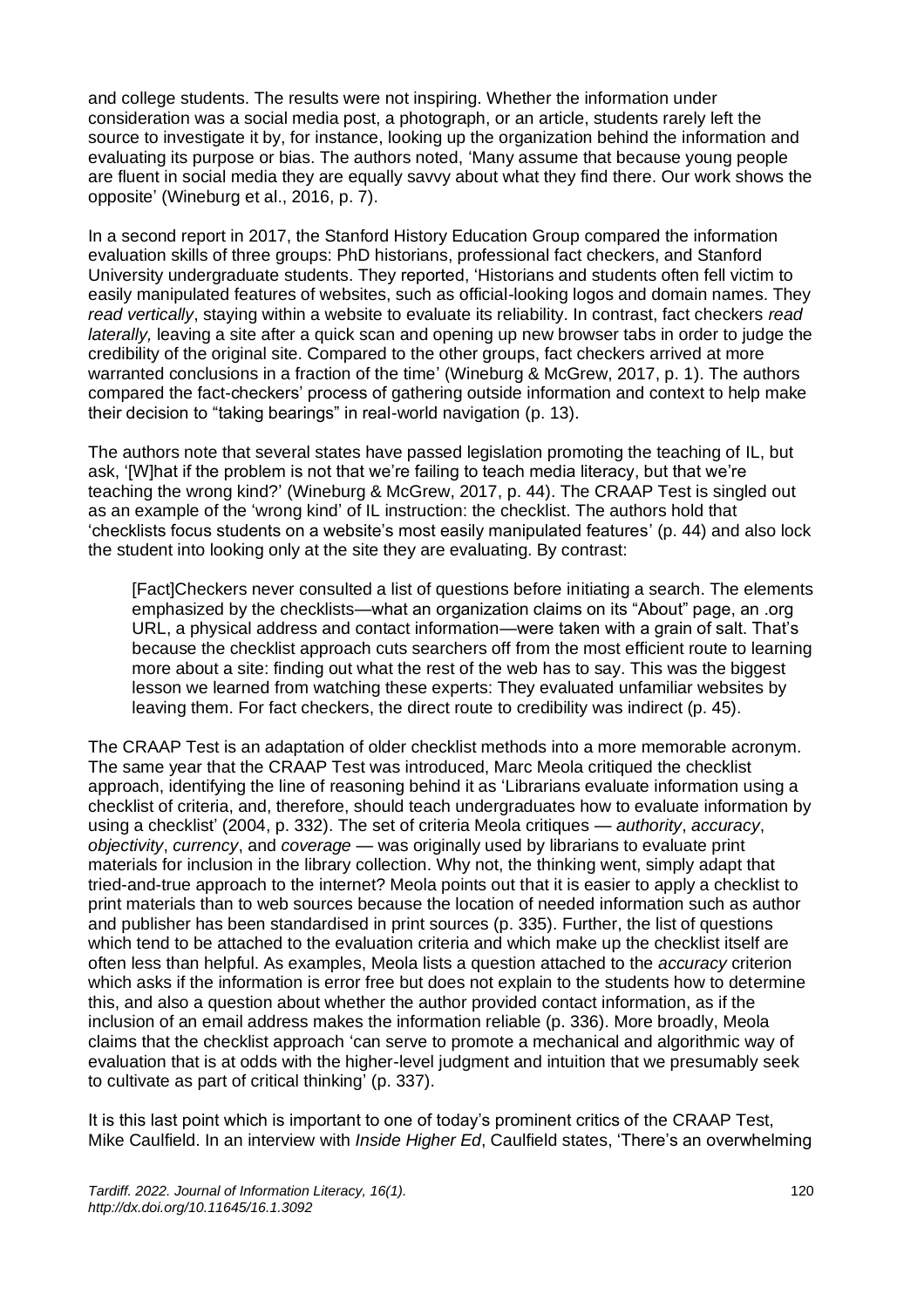number of things that CRAAP asks you to think about. When you push students to apply it in a real world situation they get overloaded and apply it mechanically in these reductive ways' (Warner, 2019). Caulfield speaks of the CRAAP Test as encouraging 'recognition heuristics' (Fister, 2019), the skill of recognizing bad information based on tells like whether there are advertisements on the page, or whether contact information is given. Besides overwhelming students with things to think about, many of these tells can be easily faked or are not actually helpful. For instance, students are often taught that the possession of a .org domain is an indication of a quality site, when in reality it means nothing more than that the site chose to pay a little extra for a more official-looking domain.

Even the more useful items on a checklist, such as "What are the author's qualifications?" rely on broad contextual knowledge to answer. When skilled researchers make a judgement about an author's credentials, they do much more than check to see if they have "PhD" after their name. For example, suppose an author claimed a PhD from Calamus International University. For those with appropriate background knowledge, this name will raise a red flag. First, they are unlikely to have heard of this university, which alone may prompt them to investigate further. Second, they may know that there are relatively few international universities, and they tend to be formed by international organisations and carry names suggestive of this fact, such as the United Nations University or the World Maritime University. "Calamus" is an unfamiliar word and an unusual one to appear in the name of an international university, since it does not immediately bring to mind associations of either an international organisation or the geographic location where one might be based. 'Most literacies,' Caulfield (2016) states, 'are based not on skills, but on a body of knowledge that comes from mindful immersion in a context'. Most students lack the contextual understanding to wonder about the provenance of the author's PhD in this example.

Caulfield argues that students should instead be taught 'reputation heuristics' (Fister, 2019). 'The truth is in the network,' Caulfield claims (Caulfield, 2017). Students may not possess the requisite knowledge themselves, but they can borrow it by reading laterally to discover what the rest of the web has to say about the source. To return to our earlier example, the top result of a quick Google search for "Calamus International University" is a Wikipedia list of unaccredited universities. This will often be enough to raise for the student the red flag which the knowledgeable researcher's contextual understanding has already raised, and prompt them to investigate further. 'The point is to quickly see if what this source is surprises you,' Caulfield says (Fister, 2019); '[T]hat surprise can be a powerful key as to what to pay attention to' (Fister, 2019).

Caulfield packages his instruction concepts into the acronym SIFT: *Stop*, *Investigate the source*, *Find better coverage*, and *Trace claims, quotes, and media to the original source* (Caulfield, 2019). As Caulfield states, 'the problem with CRAAP has never been the acronym. … The difference has always been the difference between a narrow list of things to do (SIFT) and a broad list of things to consider and rate (CRAAP)' (Caulfield, 2019). The acronym is a reminder and framing device for the deeper contextual knowledge and actions necessary to accurately evaluate information.

Alaina Bull, Margy MacMillan, and Alison Head, however, believe that SIFT misses a key problem by treating students as the agents in the information ecosystem. They argue that the information itself has agency:

SIFT, like CRAAP, is based on a reactive approach: the individual is an *agent*, acting upon information objects they find. In today's information landscape, we think it is more useful to invert this relationship and consider the information object as *the agent that is acting on the individual it finds* (Bull et al., 2021).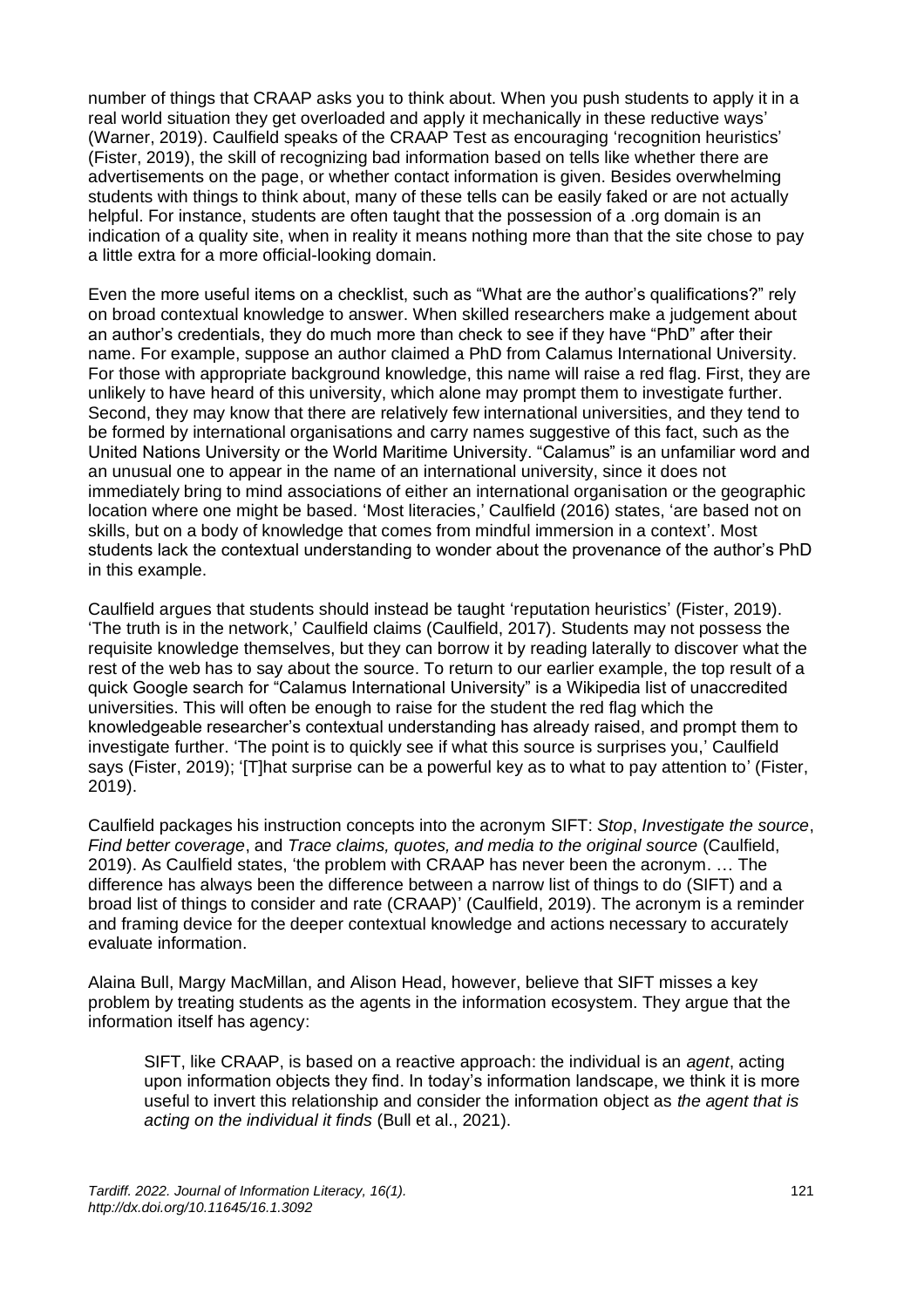Information seeks and finds the students via algorithmic personalization and the efforts of 'trolls, governments, corporations, and other interest groups' (Bull et al., 2021). Bull et al. (2021) continue, 'Information enters, flows through, and ricochets around the systems [the students] inhabit – fueled, funded, and filtered by data gathered from every interaction'. They urge a shift away from binary questions such as whether a source is written by an expert towards openended conversation.

Olaf Sundin underlines the idea that information is inseparable from the infrastructure through which it reaches us:

Some of the most central components of this infrastructure are the algorithms that orchestrate the flow of data in search engines and social media. These algorithms are fed with the data various actors – not least by, but not only, humans – provide them with in order to prioritise, rank, share and filter information on individual, geographical, political, or cultural bases' (Sundin, 2017).

Sundin argues that rather than treating this infrastructure as neutral, we should see it as part of 'how things are made into facts,' for instance 'understanding how a factual statement at the top of the search results ended up there in the first place rather than merely questioning the fact as such based on some kind of general critical judgement' (2017).

Another limitation of the CRAAP Test is that it treats the evaluation of information as a one-way process, in which the student sits above the information and judges it dispassionately with the only requirement necessary to guarantee accuracy being the careful application of the CRAAP checklist. Missing is an understanding of information as a two-way interaction, an interplay of ideas in which the evaluator brings their own preconceptions, knowledge, and beliefs to the table, and in which their opinion of the information they are evaluating can be influenced by how well it fits or does not fit with their pre-existing worldview. The ACRL Framework recognizes that metacognition and self-awareness are crucial to IL:

Metaliteracy demands behavioral, affective, cognitive, and metacognitive engagement with the information ecosystem. This Framework depends on these core ideas of metaliteracy, with special focus on metacognition, or critical self-reflection, as crucial to becoming more self-directed in that rapidly changing ecosystem. (ACRL, 2015)

While metacognitive concepts can be inserted into CRAAP by the instructor, there is no criterion in CRAAP that explicitly reminds students to consider their own response to information as part of the evaluative process.

Not all criticisms of the CRAAP Test or the checklist approach may be valid. Using a checklist need not entail focusing only on the website under evaluation, for instance. While students could make a guess at the credentials of a source by looking at the site's "About Us" page and trying to spot tells like "PhD," they can also be taught to investigate by leaving the source and looking up the author or organization. If, as the Stanford History Group studies suggest, students tend to evaluate a site based only on the information the site itself provides, this may be a limitation not of the CRAAP criteria but of the way it is taught, and of the limited duration and scope of most IL instruction.

In fact, it is likely that one of the reasons the CRAAP Test has been so widely adopted is that it can be easily packaged within common library instruction limitations of time and scope. In his open access book *Web Literacy for Student Fact Checkers,* Mike Caulfield details his original method of teaching students to be active, investigative, lateral-reading evaluators, 'Four Moves and a Habit.' The habit is 'check your emotions,' and the moves are 'check for previous work, go upstream of the source, circle back, and read laterally' (Caulfield, 2017). These moves were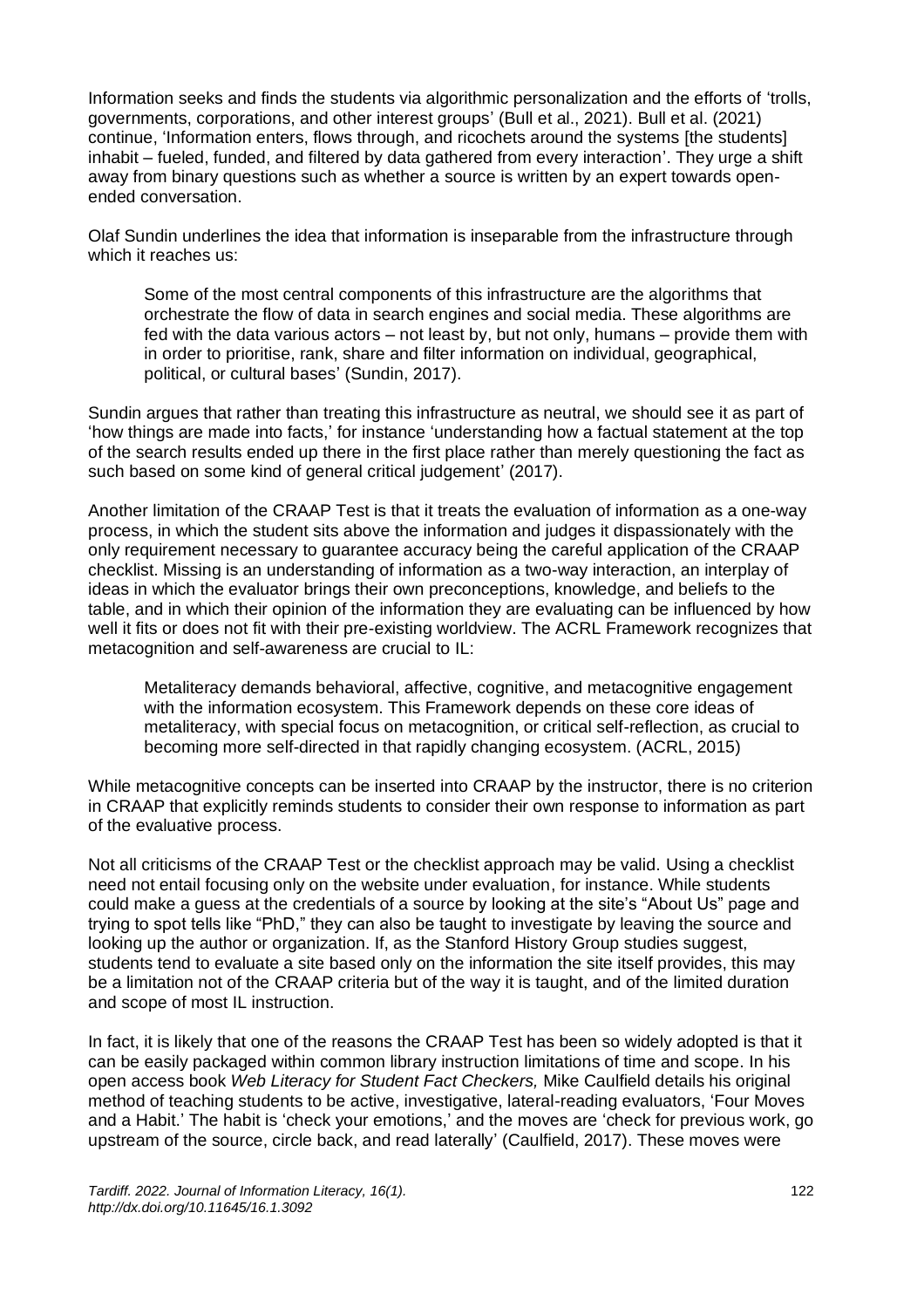taught in a curriculum rolled out in a variety of disciplinary courses at ten institutions as part of the Association of State Colleges and Universities' Digital Polarization Initiative, with positive results (Cole, 2019). However, each class which featured the module needed to commit at least two weeks of class time to it. For many librarians this kind of involvement represents a rare scenario in which institutional or faculty buy-in facilitates deeper-than-usual engagement. More typical at many institutions is the one-shot, in which a professor asks a librarian to be a guest instructor for a single class session to talk about library resources. It is hard to teach good habits in 50 minutes, but that is often the extent of the direct IL instruction which the students receive.

Is there, then, a way to keep the convenient packaging of the CRAAP Test, but focus more deeply on active investigation, lateral reading, and metacognition?

## **3. Have a CCOW**

#### **3.1 Changes from CRAAP**

One attempt to answer this question paired a pre-class online guide and exercise with an inclass discussion to create a flipped instruction module on source evaluation. The first version of the module was structured around the CRAAP Test, with an emphasis added on the active investigation of each of the CRAAP criteria (Tardiff, 2021). After the module was run successfully for several semesters and favourably assessed, it was revised to focus more directly on investigation and to set up and support the insights which tend to occur during the inclass discussion. To accomplish this, the CRAAP Test was pared down to remove inessential criteria and refocus or rephrase the remaining criteria to encourage investigation. A criterion for metacognition was then added. The result is a new set of criteria to investigate: *Credentials*, *Claims*, *Objectives*, and *Worldview*, or CCOW, presented in revised online guide and exercise titled, "Have a CCOW," viewable at [https://researchguides.gonzaga.edu/CCOW/start.](https://researchguides.gonzaga.edu/CCOW/start)

There are several differences between CRAAP and CCOW. The first lies in presentation. In CRAAP, criteria are usually presented as overarching topics with appropriate questions to ask listed beneath each. Under the topic "Currency," one might find the question, "When was the information published or posted?". Under the topic "Authority," one might find, "Is the information supported by evidence?". It is up to the instructor to unpack these questions and help the students learn the techniques they will need to find the answers. By contrast, the CCOW flipped instruction module presents each criterion as an object of active investigation, and lists not merely questions to ask, but things to *do* in the investigative process. The first CCOW criterion, *Credentials*, maps directly to CRAAP's *Authority* criterion, and asks students to investigate whether the creator of the information is qualified to speak knowledgeably about the topic. Students are encouraged to Google the author or organization to verify their credentials and background, and also to check if anyone else online is pointing out problems with their reliability, which is often the case for vocal spreaders of misinformation.

The second CCOW criterion, *Claims*, maps to CRAAP's *Accuracy* criterion, but explicitly tasks the students with finding multiple sources and putting them in conversation:

But here we run into a problem: how do you evaluate whether the claims are good, when you're not an expert in the subject yourself?

Easy: find experts. And not just one. In this glorious internet age, you can summon many experts in mere moments. Use your Google-fu to assemble other sites and authors talking about the same subject. Then use your credentials evaluating skills (see the previous section!) to dismiss the self-claimed "experts" who don't have real expertise in the subject. Finally, put the remaining, true experts into conversation with each other. Look for a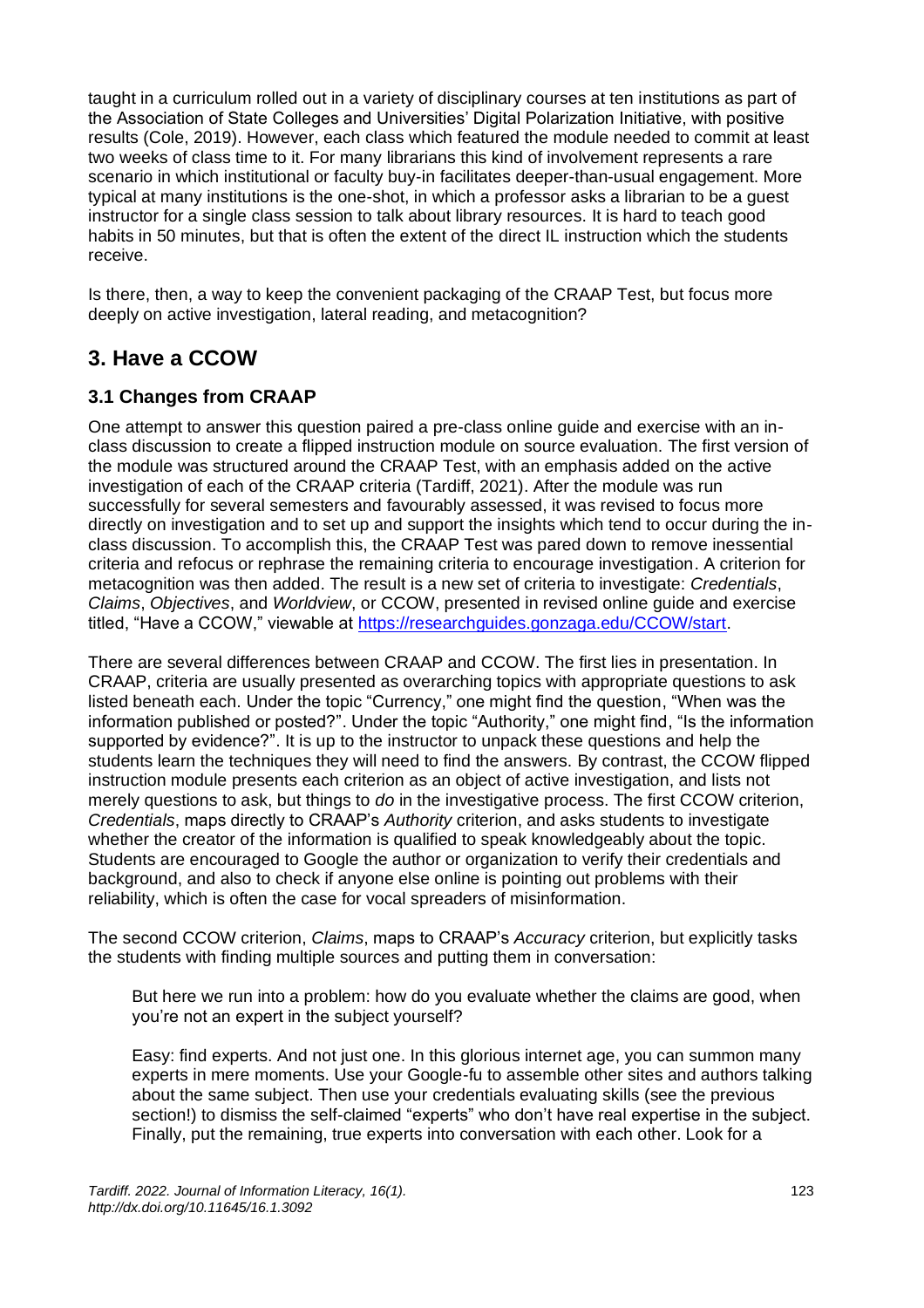consensus, if one exists, and seek to understand the reason behind that consensus. (Tardiff, 2020)

The third CCOW criterion, *Objectives*, maps to CRAAP's *Purpose* criterion, and asks the students to consider why the information was created — to inform, to convince, to sell?

CRAAP's *Relevance* criterion was removed. It asked students if the information fit their current information need; a useful skill in IL, but not directly related to evaluating the source. This criterion is likely a holdover from library acquisitions checklists: "Does this book fit our collection need?".

CRAAP's *Currency* criterion was also removed, and some of its considerations, such as the information timeline, were rolled into *Claims*. Currency's impact on a source's reliability is contextual, and making currency a top-level consideration can distract students from more consistently useful evaluation criteria.

#### **3.2 Worldview**

In the place of the two removed criteria is a new criterion: *Worldview*, giving metacognition an explicit place in the acronym and reminding students to consider their internal response to the information as they evaluate it.

Worldview as a concept appears in multiple disciplines, each with its own shading. Richard Dewitt (2004) applies the term to the history and philosophy of science, tracing the changes from an Aristotelian outlook to a Newtonian one and beyond. James Sire (2009) uses the concept to build an understanding of the self's and others' religious or non-religious beliefs. The term appears in philosophy to indicate systems of thought, and in sociology to denote beliefs shared across a culture. What is common to all these uses is that a worldview encompasses both a *system of interconnected beliefs* and an *interpretive stance* from which the individual evaluates ideas and information. The American Heritage Dictionary's succinct definition expresses it well: a worldview is 'the overall perspective from which one sees and interprets the world' (2018).

Worldview is a more neutral and nuanced way of exploring the idea of bias. Students are familiar with bias; however, bias has a negative connotation, and this can lead students to take a defeatist approach to information when they experience disagreement around certain questions or topics. Students usually understand that it is bad to be biased, but also that everyone is biased, including themselves. Rather than prompting them to a careful consideration of their bias, this understanding can lead them to shrug and express the thought that since everyone is biased, knowing what is true is probably impossible, if there is even a truth to be found in the first place. Worldview has no such negative connotation. Everyone has a worldview, an interpretive stance, a lens through which they view reality. It is not bad; it is natural and expected. And it is valuable to explore and gain understanding both of our own worldview and of the worldviews of others. As the online CCOW guide explains:

Behind every piece of information is a person, and deep within every person is their worldview. Remembering this can be helpful when we evaluate information, because it can help us to understand where the source is coming from. Instead of dismissing sources that disagree with us out of hand, we can ask ourselves, "Why do they see things that way?" It doesn't necessarily mean they are bad, or dishonest, or deluded. It may just mean they are looking at the information through a different lens.

Understanding this can help us to have a conversation, a discussion, rather than a personal argument. It can help us to treat people we disagree with as people, rather than as automatically evil representatives of the wrong point of view […]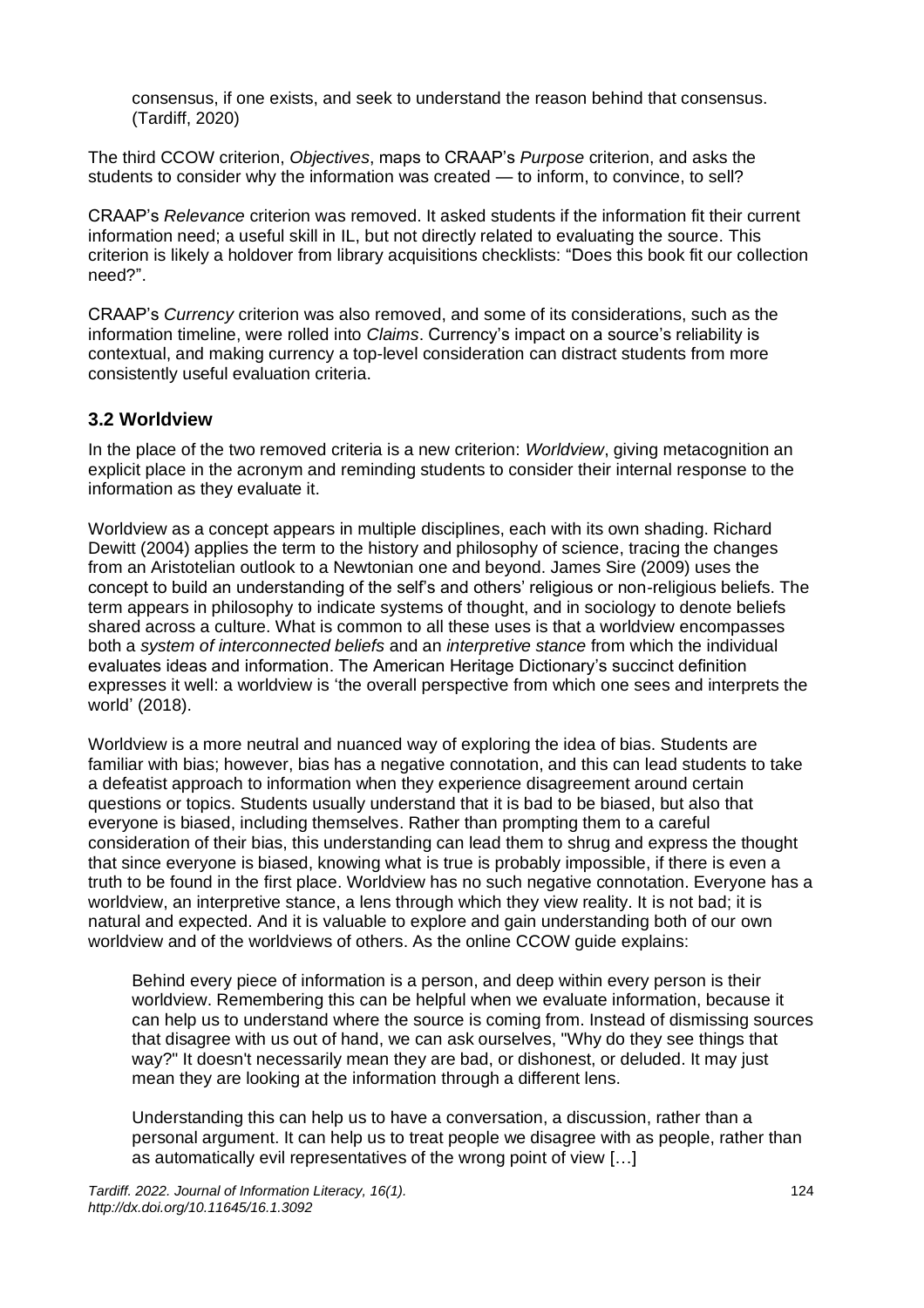It is important to not only consider the worldview of the source of information, but also to be conscious of our own worldview. At its core, our worldview consists of what we believe to be real and what we believe to be important. This influences how we interact with information. Why are some ideas pleasing to us, and others frightening? When we feel that an idea we were just exposed to *must* be right, or just *has* to be wrong, is that because we've looked at the question carefully, or because it appeals to, or threatens, the picture we already have of how things work? (Tardiff, 2020)

#### **3.3 Pre-class exercise and in-class discussion**

The online guide detailed above makes up the pre-class portion of a flipped instruction module aimed at first year students. Professors assign the guide to their students before class, and the following in-class session with a librarian is spent discussing the module and its concluding exercise.

The guide was created using the LibGuides platform, which allows for an attractive page layout with 'chunked' information distributed in boxes across each page, an approach which has been shown to aid comprehension (Fritch & Pitts, 2016). Each criterion is given its own page, with a final page for the concluding exercise. Conversational language is used throughout, and the text is broken up with images and memes illustrating the concepts. Students report that reading the guide and completing the exercise takes about half an hour.

The concluding exercise asks students to use the CCOW criteria to investigate three articles from different websites about the use of colloidal silver to treat a cold. The first site puts forward colloidal silver as a treatment for a variety of health conditions, the second site provides user reviews of a bottle of colloidal silver, and the final site is an informational page from the National Institutes of Health about colloidal silver. The use of three websites about a single topic gives students practice with, and demonstrates the utility of, the lateral reading urged in the guide, modelling for students the process of putting sites in conversation with each other to build the contextual understanding which enables informed evaluation. Student responses are captured via an embedded Google Form, allowing students to receive credit for completing the pre-class portion of the module, and ensuring that they will arrive at class prepared to take part in discussion.

During the class period students are asked to volunteer observations about each site. *Credentials, Claims,* and *Objectives* are always well-represented in the discussion, but the more abstract *Worldview* is rarely mentioned by the students. The discussion can be guided towards consideration of worldview via questions which help students to reflect on their response to information: "Why do you think you feel that way?" When prompted in this way, students often report that their prior beliefs, family background, or experiences influenced their inclination to trust or distrust the information on the websites.

In the final part of the in-class session, students view a video of a man who turned a vivid blue due to consuming large amounts of colloidal silver, a condition called argyria. The purpose of viewing the video is not merely to underline the dangers of trusting poor information (the first two sites in the exercise downplay or make no mention of argyria), but also to provide a vivid example of worldview in action. In the video, the man states that he is still drinking colloidal silver regularly (Inside Edition, 2019). The students are invited to reflect on why, given the obvious problem colloidal silver caused for him, he is unable to let go of his belief that drinking it is good for him. Far from looking down on the man for his attachment to a harmful idea, the students are encouraged to understand that we all have this human tendency to hold onto ideas in which we are invested and to distrust information which contradicts them. This is because a tightly held idea often is or has become a part of our worldview, of our picture of how reality works. Information which contradicts this idea then threatens not only the single idea, but our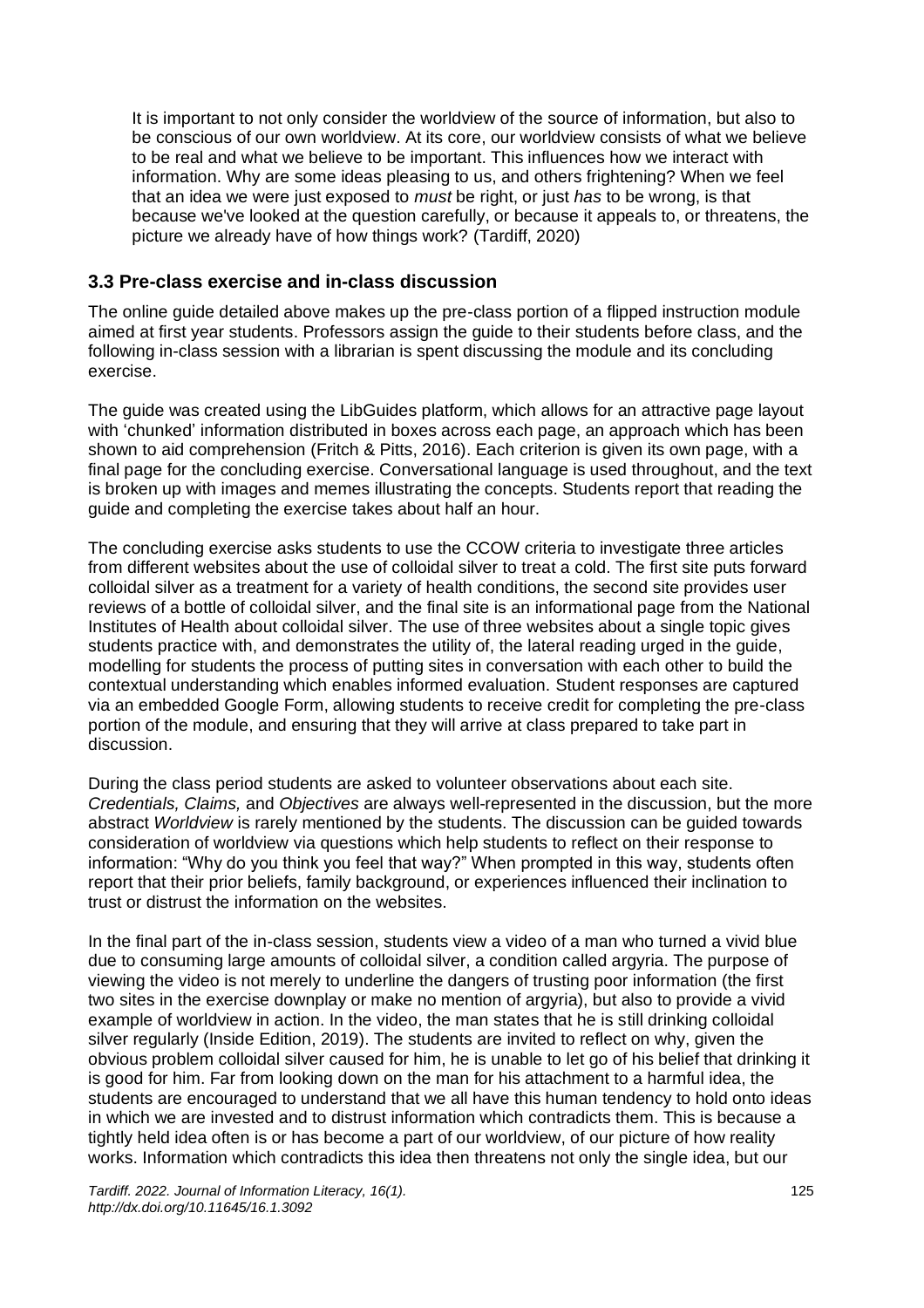entire conception of reality. This causes *cognitive dissonance*, a feeling of intense discomfort that arises from simultaneously holding two contradictory ideas which cannot both be true. The usual method of dealing with this dissonance is to dismiss the new and threatening information. The alternative would be a change of worldview, which is a far more disruptive — often traumatic — shift to an entirely new interpretive stance, tantamount to a conversion experience (Calhoun & gonzagasocraticclub, 2015).

Students are then asked to consider reasons that a distrust of mainstream medicine might become a part of someone's worldview. Answers include genuine abuses in the medical and pharmaceutical industries, such as Mylan's EpiPen price hike, or Purdue Pharmaceutical's profit-driven promotion of OxyContin while downplaying its addictiveness. Given these and other systemic problems, it is understandable that someone might distrust the medical industry and retreat to other sources. But if they are self-aware, they can recognize their internal reaction and find a middle path that both acknowledges the problems in the medical industry and recognizes that its treatments are based on science, which is not usually the case in alternative medicine.

As the online guide explains:

[I]nformation is not a one-way street. It's a two-way street. We don't receive it in a vacuum, judging its merits with emotionless objectivity. We interact with every single piece of information we receive, whether we are conscious of doing so or not. So:

#### **In order to be effective investigators of information, we must also investigate ourselves.**

When I feel attracted to a piece of information, or repulsed by it, I ask myself: why am I feeling that way? Is it because the information itself is good or bad, reliable or not? Or is it because I feel that it confirms something important to me, or that it threatens something I value?

Being aware of my reactions to information doesn't mean I need to change my mind! Maybe my response to this piece of information is justified. But maybe it's a little too extreme. Or maybe it's just wrong. I can't know unless I am willing to take the uncomfortable risk of examining myself. (Tardiff, 2020)

## **4. Assessment**

After completing the CCOW instruction module, 72 students in multiple sections of a first year physics lab were asked to find three articles on a scientific topic, of which one article had to come from a popular science magazine and two could come from newspapers, websites, or journals. Students were tasked with evaluating each source using the CCOW criteria. A rubric was used to award up to five points for each criterion. Students received more points for demonstrating active investigation and detailing solid reasoning behind their evaluation. If one or two points were awarded, the evaluation was considered unsatisfactory; if three points were awarded, the evaluation met expectations; if four or five points were awarded, the evaluation exceeded expectations.

| Table T. OOOTT MOUUIG A33633111611LT\630113 |             |        |                   |           |  |  |
|---------------------------------------------|-------------|--------|-------------------|-----------|--|--|
|                                             | Credentials | Claims | <b>Objectives</b> | Worldview |  |  |
| Exceeded<br>Expectations                    | 47%         | 29%    | 32%               | 44%       |  |  |
| Met                                         | 49%         | 57%    | 65%               | 50%       |  |  |
| Expectations                                |             |        |                   |           |  |  |

#### **Table 1:** CCOW Module Assessment Results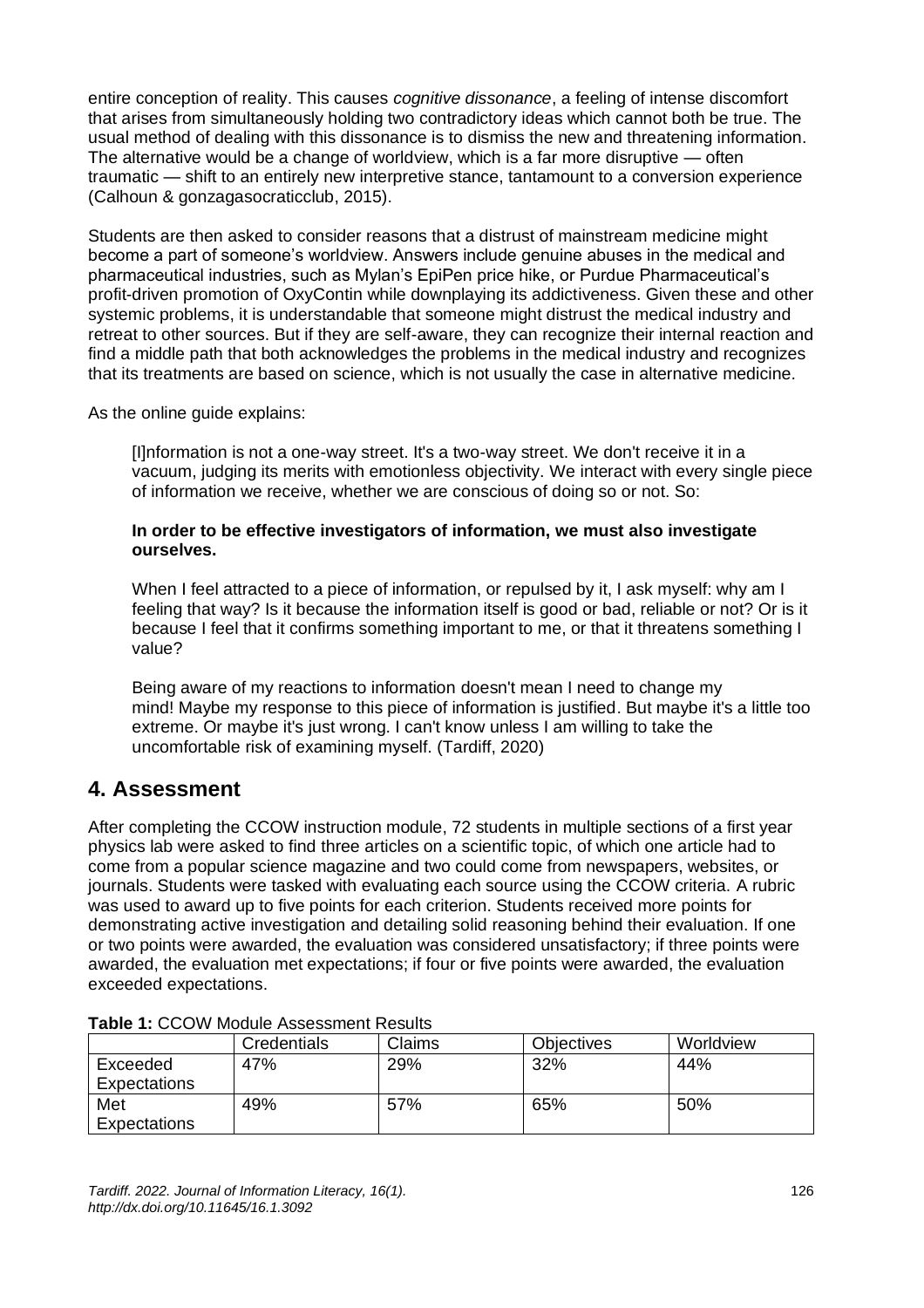| $\overline{\phantom{0}}$<br>Meet<br>Failed<br>to | 4% | 4% | 3% | 6% |
|--------------------------------------------------|----|----|----|----|
| -xpectations                                     |    |    |    |    |

The assessment results (see Table 1) demonstrated that the students were able to successfully evaluate sources using the CCOW criteria. Several other observations were made from this assessment of student work.

While the majority of students met or exceeded expectations in every criterion, the criterion in which the most active investigation occurred was *Credentials*. Students demonstrated a willingness to leave the source to research an author, and an acuity in identifying elements such as the author's degrees and experience and whether these elements qualified them to speak knowledgeably about the topic. By contrast, the criterion with the largest percentage of failures to meet expectations was *Claims*. Once students had successfully evaluated an author's credentials, they were more inclined to trust the claims of that author without extra investigation or triangulation. The majority of unsatisfactory scores in this criterion were awarded two points for successfully identifying claims but failing to provide a judgement about whether they were credible. These students took it for granted that if the author was good, the claims were good. This is not ideal; qualified authors can and do disagree. However, it is heartening that students are making their judgement about whether or not to trust the source's claims based on the author's expertise and not their own preconceived ideas. Only two students incorrectly evaluated the credentials of the author or authors, and one of them correctly identified that their reason for trusting a poor source was due to their prior worldview.

It is also heartening that 94% of students demonstrated metacognition by discussing both the source's worldview and their own, with 44% of students providing extra detail and thoughtful consideration about how their worldview interacted with the source's and how this disposed them to trust or distrust the source's information. Of the students who did not receive a satisfactory score for this criterion, the majority confused "worldview" with "opinion," and simply stated their opinion instead of analysing why they had that opinion, that is, what in their personal background and beliefs leads them to be attracted to or repelled by a piece of information. It will be emphasised to future classes that worldview and opinion are related but not equivalent.

## **5. Discussion and conclusion**

At the time that the CCOW criteria were created, Mike Caulfield was using his original teaching method, "Four Moves and a Habit," which was designed to be taught across multiple instruction sessions. Since then, Caulfield has created the acronym SIFT, which may be a more convenient packaging of these concepts for shorter class sessions. Regardless of the acronym chosen, it is not enough to simply hand it to the students. Students must be encouraged to be active in the evaluative process, to leave the source, perform lateral reading, and gather contextual information. The SIFT acronym reminds students to take action, but it may be difficult for students to remember what the actions apply to (i.e. "What was I was supposed to 'Find' again?"). By contrast, CCOW's acronym reminds the students of key elements to be investigated, but does not on its own encourage that investigation; it is therefore important to frame the CCOW criteria as four elements to *actively investigate*, to model for the students what that process of investigation looks like, and to give them the opportunity to practice that process. An acronym can be a convenient reminder of key concepts, but should not be allowed to become a crutch for the instructor, taking the place of deeper engagement and instruction.

Bull, MacMillan, and Head criticise both CRAAP and SIFT for treating the students, rather than the piece of information at question, as having agency. They also suggest an approach which does not seek 'a set of desired answers that we are hoping to coax out of the students: Which of these sources is valid? Who authored this source, and are they an expert?' but instead 'encourages students to engage and interact with their ideas and previous experiences around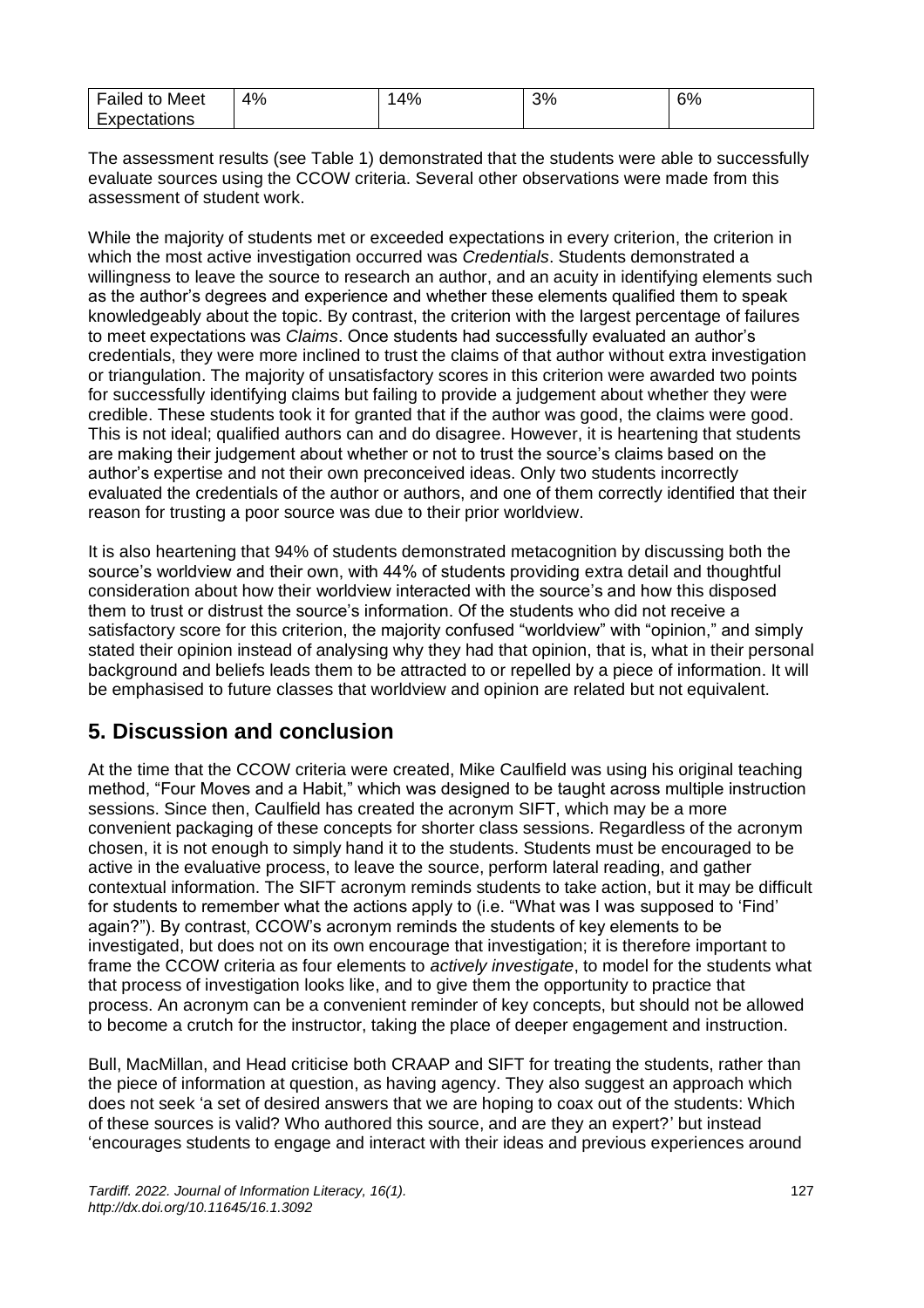information agency, the socialness of the information, and how they evaluate non-academic sources' (Bull et al., 2021). While it is true that students should, and often do, recognize the information object as existing within a greater infrastructure which privileges the discoverability of certain information, this understanding must be part of a greater whole. Both CCOW and SIFT encourage students to *take* agency, to not accept only the information that comes to them but to actively seek out more and different information to build a more complete picture of the topic. For example, the CCOW exercise asks students to look at a page of product reviews, and students are quick to identify that there are many ways in which product reviews can be faked or gamed; they recognize how reviews work within the information infrastructure. However, students are far more trusting of a website created by a self-proclaimed doctor who does not hold a medical degree. The librarian instructor, on the other hand, possesses what the contextual understanding to recognise the problematic nature of this author's expertise and how it impacts the information on the site. By asking leading questions surrounding the criteria "Credentials" and "Objectives," and modelling the investigative process by finding other information to put into conversation with the original source, the librarian can use their expertise to guide the students to a greater understanding than they entered the class session with.

Further, the consideration of worldview can prompt students to consider how information acts upon them. The ACRL Framework points out that metacognition is crucial to IL (ACRL, 2015), and worldview is an effective and non-threatening conceptual foundation for building this metacognition; it is the most crucial part of CCOW. The current politicization and distrust of COVID-19 mitigation measures such as masks and vaccines provides a striking example of why self-awareness is important to deciding which sources of information to trust. The question, "Why do I feel what I feel about this piece of information?" must be *explicitly* asked if the information is to be evaluated accurately and common pitfalls such as in-group bias and confirmation bias are to be avoided. It is also in considering worldview that students will consider their own place in the information ecosystem, understanding themselves not only as passive consumers of information, but as active participants in the structures through which information flows, able to act for good or for ill.

Since worldview is a relatively abstract idea, it can be challenging to help students to consider it. Students are unlikely to bring worldview up in the in-class discussion without prompting. They can be encouraged to examine worldview via open questions ("Why do you think you feel that way?") and specific examples ("Some people distrust information coming from the National Institutes of Health. What might be part of their worldview to explain that distrust?"). Students may feel threatened by the implication that they may be expected to change their minds if they consider their own worldview; it helps to stress that being self-aware does not mean they have to change their minds, but merely ensures they have a deeper understanding to use when making decisions about information.

The biggest challenge in teaching CCOW originates from its intended use case of being taught via a single 50-minute session. While suitability to the one-shot ensures wide reach, as CCOW can be easily integrated into classes in which the content professor requests a single "library day", 50 minutes is always going to be too short a time to do justice to the threshold concepts under consideration. Only rarely is there any follow-up allowing the librarian to underline or assess the instruction. The assessment results detailed in this article nonetheless indicate that the session is an effective introduction to these important concepts.

Whether the method chosen is CCOW, SIFT, a more active and metacognitive framing of CRAAP, or another method entirely, it is crucial that librarians and other educators adjust IL instruction to meet the challenge of the internet and the common behaviours of students online. This paper provides one possible approach, and it is hoped that it will spark answering ideas, refinements, and approaches. The ["Have a CCOW" pre-class guide and exercise](https://researchguides.gonzaga.edu/CCOW) are available under a Creative Commons license which allows sharing, remixing, and adaptation.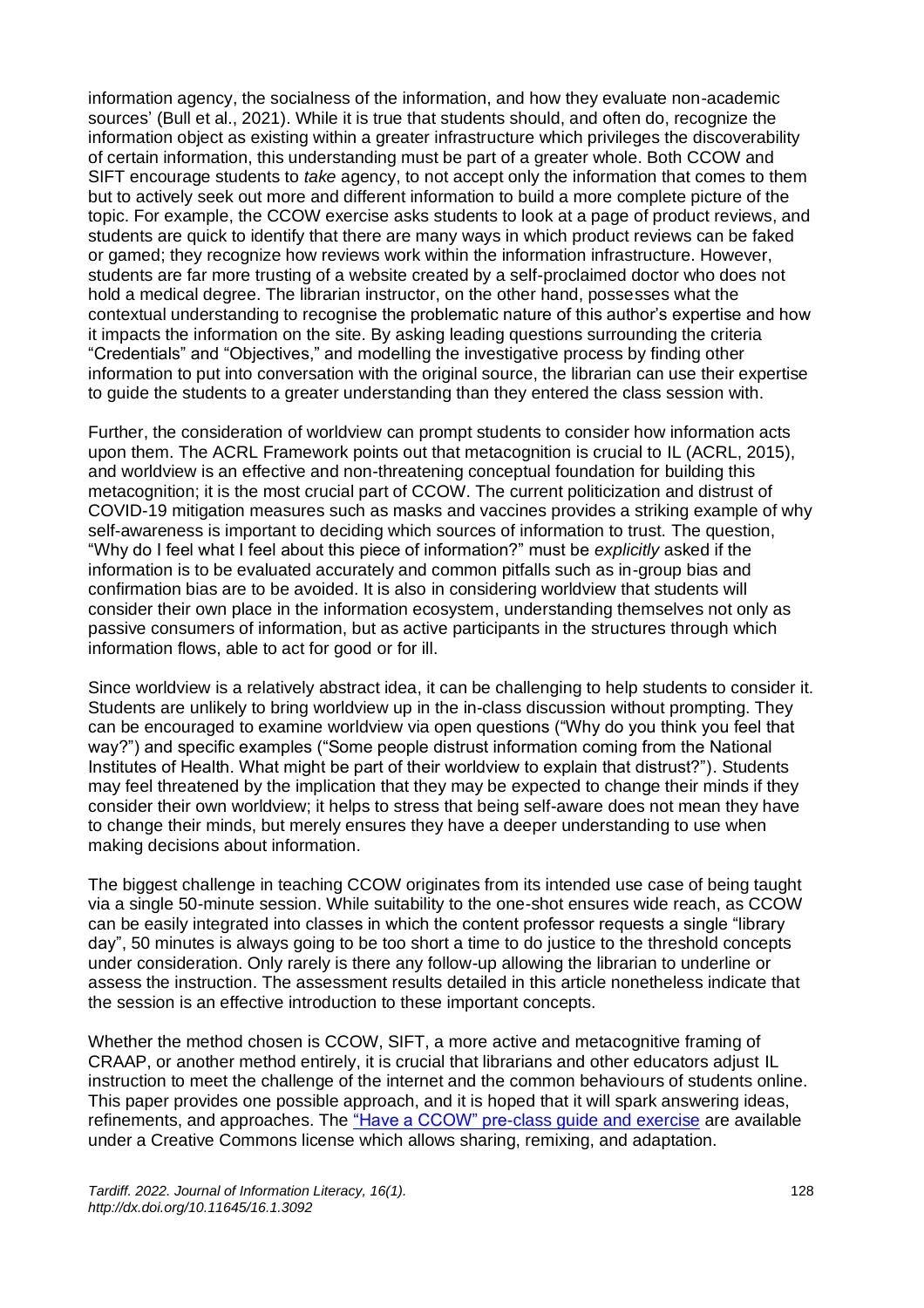### **References**

*American Heritage Dictionary of the English Language* (5<sup>th</sup> ed.). (2018). Houghton Mifflin Harcourt.

Association of College & Research Libraries (ACRL) (2015). *[Framework for Information Literacy](https://www.ala.org/acrl/standards/ilframework)  [for Higher Education.](https://www.ala.org/acrl/standards/ilframework)* American Library Association.

Blakeslee, S. (2004). [The CRAAP Test.](https://commons.emich.edu/loexquarterly/vol31/iss3/4/) *LOEX Quarterly*, *31*(3), 6–7.

Bull, A. C., MacMillan, M., & Head, A. J. (2021, July 21). [Dismantling the Evaluation Framework.](https://www.inthelibrarywiththeleadpipe.org/2021/dismantling-evaluation/) *In the Library With the Lead Pipe*.

Calhoun, D. & gonzagasocraticclub. (2015, September 14). *[David H. Calhoun](https://www.youtube.com/watch?v=DBVkhTcMHIQ) "Epistemology of [Belief."](https://www.youtube.com/watch?v=DBVkhTcMHIQ)* [Video]. Youtube.

Caulfield, M. (2016, December 19). *[Yes, digital literacy. But which one?](https://hapgood.us/2016/12/19/yes-digital-literacy-but-which-one/)* Hapgood.

Caulfield, M. (2017). *[Web literacy for fact checkers.](https://webliteracy.pressbooks.com/chapter/four-strategies/)*

Caulfield, M. (2019, May 12). *[Introducing SIFT, a Four Moves acronym.](https://hapgood.us/2019/05/12/sift-and-a-check-please-preview/)* Hapgood.

Cole, J. (2019, September 20). *[Creating engaged citizens: The digital polarization initiative](https://higherlogicdownload.s3.amazonaws.com/SLA/f5e7f943-851e-4cdb-943d-ed924d975081/UploadedImages/FloridaCaribbean/2019_presentations/Engaged_Citizens_Leading_Edge.pdf)*. [Conference presentations]. Leading Edge Libraries Conference, Orlando, FL, United States.

DeWitt, R. (2004). *Worldviews: an introduction to the history and philosophy of science*. Blackwell Publishing.

Fister, B. (2019, June 4). *[Mike Caulfield: Truth is in the network.](https://projectinfolit.org/smart-talk-interviews/truth-is-in-the-network/)* Project Information Literacy.

Fritch, M., & E. Pitts, J. (2016). [Adding bite to the bark: Using LibGuides2 migration as impetus](https://doi.org/10.1080/1941126X.2016.1200926)  [to introduce strong content standards.](https://doi.org/10.1080/1941126X.2016.1200926) *Journal of Electronic Resources Librarianship, 28*(3), 159–171.

Meola, M. (2004). [Chucking the checklist: A contextual approach to teaching undergraduates](https://doi.org/10.1353/pla.2004.0055)  [web-site evaluation.](https://doi.org/10.1353/pla.2004.0055) *Portal: Libraries and the Academy, 4*(3), 331–344.

Inside Edition. (2019, May 14). *[Why this man's skin turned blue](https://www.youtube.com/watch?v=GDz75iaSW2s)* [Video]. YouTube.

Sire, J. W. (2009). *The universe next door* (5th ed.). InterVarsity Press.

Sundin, O. (2017). *[Critical algorithm literacies: An emerging framework.](https://dccecrea.wordpress.com/digitalculture-meets-data-critical-approaches-extended-abstracts/olof-sundin-critical-algorithm-literacies-an-emergingframework/)* Abstract from ECREA Digital Culture and Communication Section Conference, Brighton, United Kingdom.

Supiano, B. (2019, April 25). Students fall for misinformation online. Is teaching them to read [like fact checkers the solution?.](https://www.chronicle.com/article/Students-Fall-for/246190) *The Chronicle of Higher Education*.

Tardiff, A. (2020). *[Have a CCOW.](https://researchguides.gonzaga.edu/ccow)* Foley Library, Gonzaga University.

Tardiff, A. (2021). [Ignatian information literacy: Applying the Ignatian pedagogical paradigm to](https://epublications.regis.edu/jhe/vol10/iss1/8)  [library instruction.](https://epublications.regis.edu/jhe/vol10/iss1/8) *Jesuit Higher Education, 10*(1), 77–87.